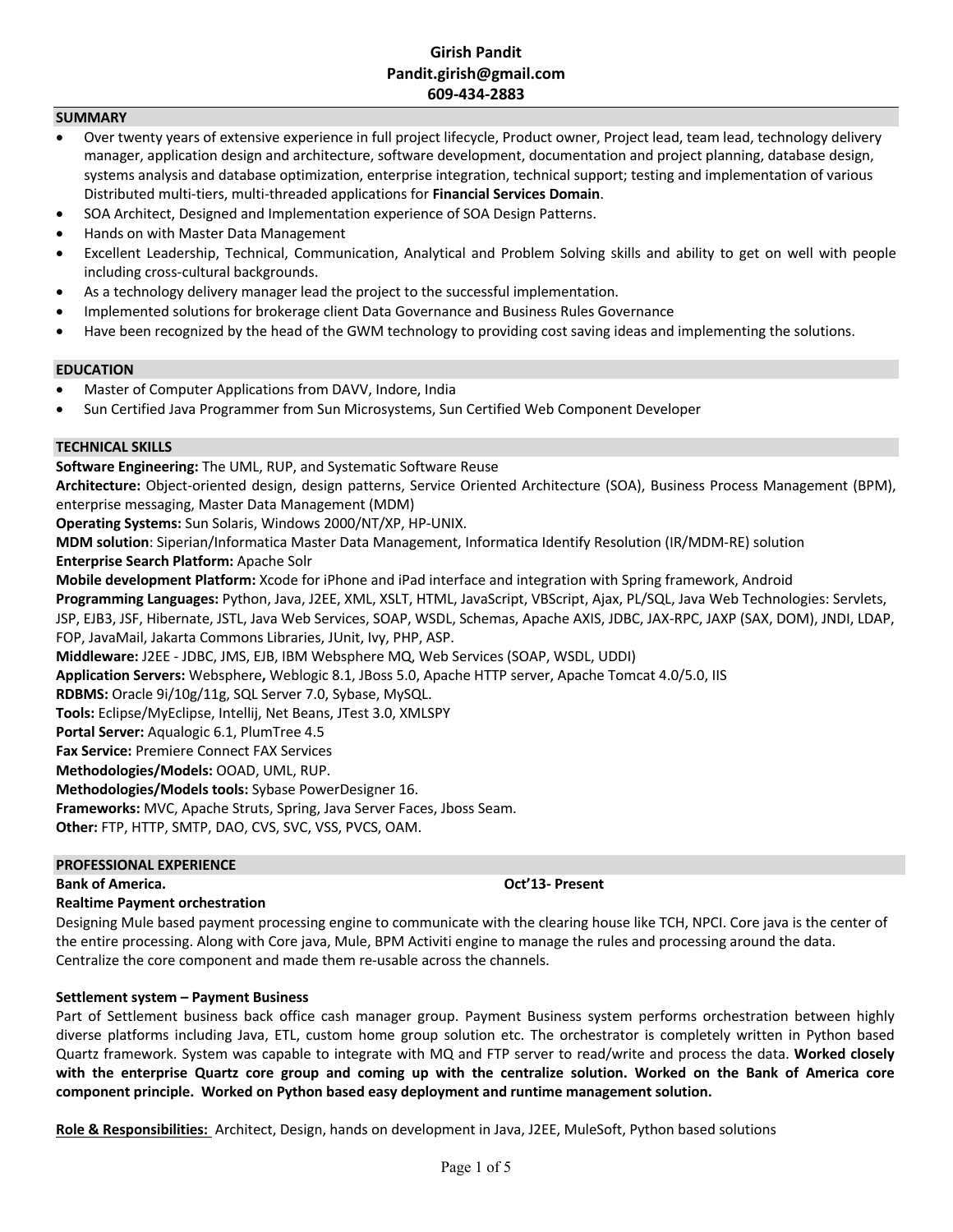- Understanding of the business requirements' and current technology challenges & issues.
- Design and Develop Mule based core components, later on leveraged by the orchestrator to manage the data processing.
- Design and Developed Java based Rest API to provide a single entry point for data processing.
- Worked closely with product owner and business users to understand the requirement and work with scrum masters to priorities.
- Worked on agile principle with two weeks of design and development timelines.

## **Education Testing Services Oct'12 – Sept'13**

## **Application Architect in Enterprise Scoring Key Management System**

Working as application architect with Enterprise Scoring Key Management system to streamline the existing architecture. The system is a major part of the overall ETS testing platform where for a given candidate response the scoring is calculated. **Involved in provide approach to secure Web services using industry standard Spring Security framework authentication, integrating the system with the Oracle Access Management. Working closely with the enterprise architecture team to have a single approach to the caching solution for all caching need at the enterprise level.**

## **Role & Responsibilities:****Application Architect**

- Understanding of the business requirements' and current technology challenges & issues.
- Architectural solution to fit in the business need.
- Solution recommendation is based on the facets of providing cost effective solution.
- Reviewed existing process/execution and recommended solution to Improved service performance by 30%
- Solution to implement centralize authentication/authorization approach using Oracle Access Manager

## **Bank of America Merrill Lynch Inc <b>April 12 April 05 – Sept'12 Worked in Merrill Lynch Wealth Management, Investment Banking and Investment Management Businesses. Merrill Lynch Inc. Oct'07- Sept'12**

## **Global Wealth Management**

Part of Client & Account Data BI group to support Bank and Brokerage customer. The system is managing the data between 6 different wealth management systems and providing them real time access to the data. The Data is managed within MDM Solution. Involved in **Integration project between Bank of America and Merrill Lynch, Enterprise customer information, Single version of the customer information, Identify same customer using MDM and IR/MDM-RE solution, Custom Framework, Custom Web Service solution to support client and account data for the Bank and Brokerage clients.** 

## **Role & Responsibilities:** Architect, Project Lead, Lead Developer

- Understanding of the business requirements' and current technology challenges & issues.
- Design and Develop Client centric Master Data Management solution.
- Analyzed the limitations and issues of existing Web services, and Architected, Designed, Developed and implemented the new Web services Framework based on the Dynamic routing SOA Design Pattern using Java, Axis, Castor, Xerces and XML for Client Data Mgmt.
- Analyzed, Architected, Designed **Master Profile** Web service functions, XML Schema design and took part in Database logical and physical data model design using Java 1.5, Axis 1.4, Castor, Ivy, iBatis 2.3, Xerces 2.7.1, SoapUI, Junit, Websphere 6.1, Oracle 10g, Siperian XU/XT MDM solution. Re-designed ANT built scripts to leverage Dynamic library loading using Ivy.
- For Client Hub Web Service, worked with business to understand the requirements, created architecture and design documents for offshore and on-site developers for development.
- Involved in the Performance tuning of Client Hub web service to meet SLA.
- Understood the Siperian Data Model and utilized Siperian API for Client Data Management within Client Hub and Master Profile Web services.
- Developed Synchronization process using Tibco Designer to invoke web service and perform Database calls for Siperian Tokens.

## **Global Investment and Markets (Investment Banking)**

Back office confirmation systems: Documentation of the post trade life cycle and Reconciliation between the trading system AURORA, Clearing System DTCC, IDS (inhouse documentation system) and Cash Manager (in-house cash settlement system). Worked on **Industry Initiative 4 Way Rec, IDS and Confirm Gateway** projects**. Role & Responsibilities:**

• Architected, Designed, Developed and implemented the reconciliation process across trading partners and internal systems using Java, Perl, XML, XSL on Unix environment.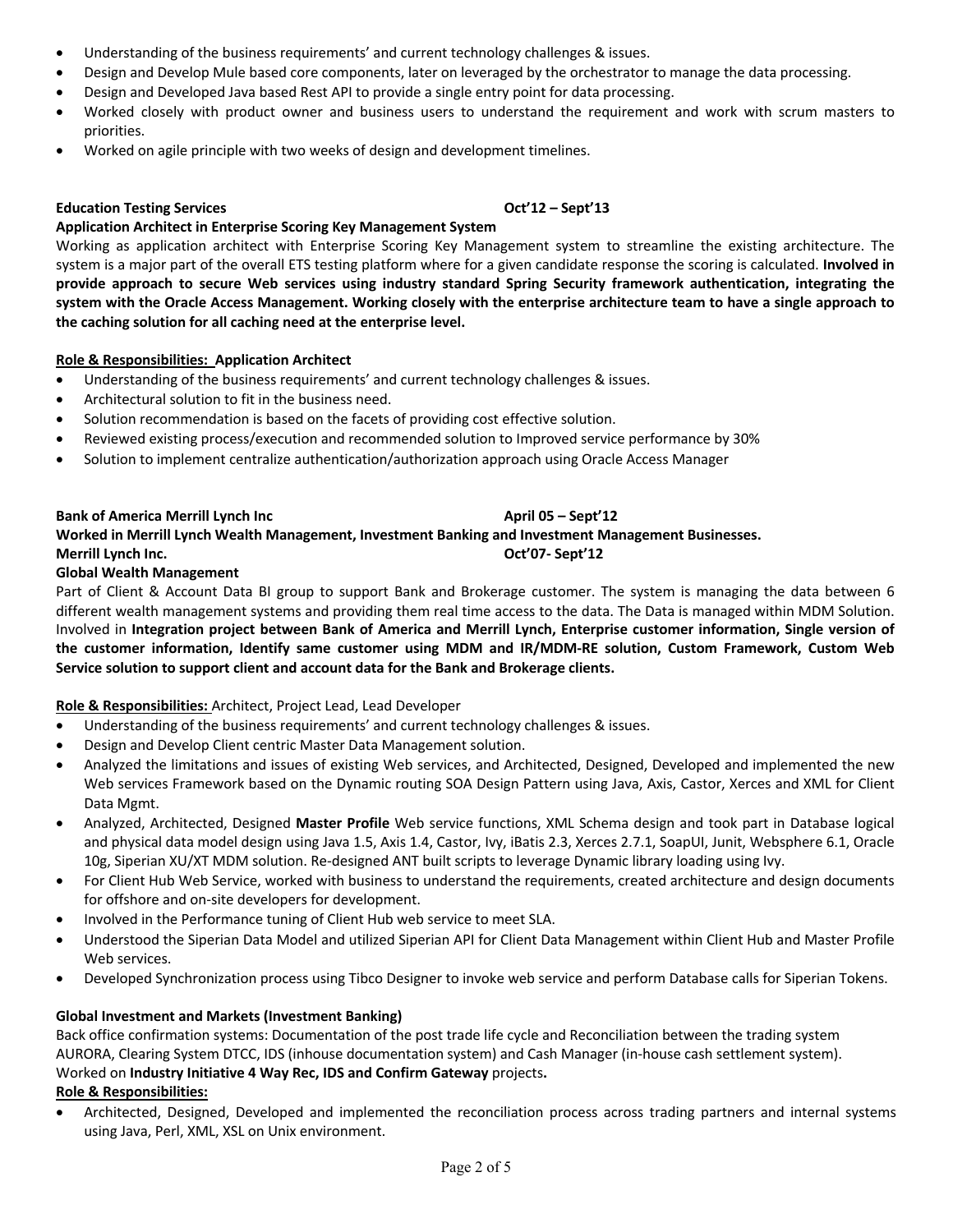- Analyzed, Designed and developed database layer using Hibernate, Oracle 10g for confirmation generations storage.
- Analyzed, Designed and developed new FAX framework that utilize Axis libraries and making this framework user friendly as to make sure seamless integration with IDS and confirm Gateway systems.
- Analyzed ad implemented the integration with MT3xx SWIFT/TRAM messaging for Confirm Gateway system.
- Designing unit test cases for core functionality that includes but not limited to send/cancel and status functionality for FAX.
- Was part of the Production support on a rotation basis for Level 3 support if support group cannot resolve the issues.

## **Blackrock Inc. Sept'06- Sept'07**

## **Investment Management**

**Sales & Marketing Technology:** Responsible for Blackrock Mutual funds Content Management, Performance reporting & Content Distribution across various channels for Blackrock and external Financial Advisors. Worked on **Financial Professional (FP) System, Web Statistics** projects.

## **Role & Responsibilities:**

- Architected, Designed, developed, coordinated, implemented External FP portal (**http://www.blackrock.com/fp**) using JBoss 4.2, Jboss Seam, Java, Web Service using Axis, Log4J, Message beans, Hibernate, Oracle 9i, on UNIX environment. Approximate number of hits to this portal would be 100000 hits a day.
- Involved in Analysis/design and development of Single sign-on component for Aqualogic Portal with CA Netegrity SiteMinder. Design and Development of JSF component for user management.
- Integrated the FP site with Morning Star, Harte hangs, Wall Street on Demand for performance data.
- Analyzed, Designed and developed Web service using Axis. Hibernate development for data management.
- Performed load testing of the Web service call.
- Was part of the Production support on a rotation basis for Level 3 support if support group cannot resolve the issues.

## **Merrill Lynch Investment Managers (MLIM)/BlackRock April'05 - Sept'06 Senior Programmer Analyst**

**Sales & Marketing Technology:** Responsible for Merrill Lynch Mutual funds Content Management, Performance reporting & Content Distribution across various channels for Merrill Lynch and external Financial Advisors. **Worked on Trident, Content Management Framework, Presentation Center, Institutional Distribution Portal (IDP) and UIFramework** projects**.**

## **Role & Responsibilities:** Lead Architect, Designer, Sr Systems Analyst & Lead Developer.

- **Architected, Designed and developed IDP, which is first project in MLIM based on the SOA architecture.**
- Architected, Designed and developed the concepts of UI Framework over to build UI utilizing common library for data transformation, data repository APIs, application framework to invoke classed based on the concept of Dependency injection using Java, J2EE, JSP, Servlet, AXIS, FOP, XML, XSL, SAX, JDOM. **Reduced development time by 50% for producing dynamic web pages, reports (excel, pdf) and makes it possible for a non-J2EE developer to create dynamic content.**
- Architected, Designed and Developed an Abstract layer to interface with Multiple Content Management Systems to provide single interface to manage Content distribution using Factory Pattern implementation.
- Implemented JSR-170 Interfaces to support any content management system that support JSR-170.
- Designed and Developed of Ajax based component creation layer for presentation center.
- Design and Developed web service invocation framework based on Dynamic binding methodologies using Java Axis.
- Design and development of FOP API, XML, XSL based PDF generation process.
- Created high-level architecture, data and application design models for guiding offshore development team
- Created Design and Architecture documents and coordinated with offshore to development and integration.
- Leveraged Stellent Content Management and Siebel Web Services for Dynamic Data and content integration.
- Created the various UML diagrams for developing Use cases and implemented Singleton, Abstract, Proxy, MVC patterns.
- Deployment and Configuration of all the application components for Weblogic Application Server and Plumtree Portal Gadgets.
- Was part of the Production support on a rotation basis for Level 3 support if support group cannot resolve the issues.

# **JP Morgan Chase Jan'05 - March'05**

**Senior Programmer Analyst**

**Intelligence Mortgage System (AIMS): G**enerates the best-matched mortgage programs available. It has options for different kind of loan types, which includes First/Second/Open/Closed, ARM, HELOC, First time buyers etc.

## **Role & Responsibilities:**

• Designed and developed **Java** programs to transfer input data from **AS400** to **Oracle**.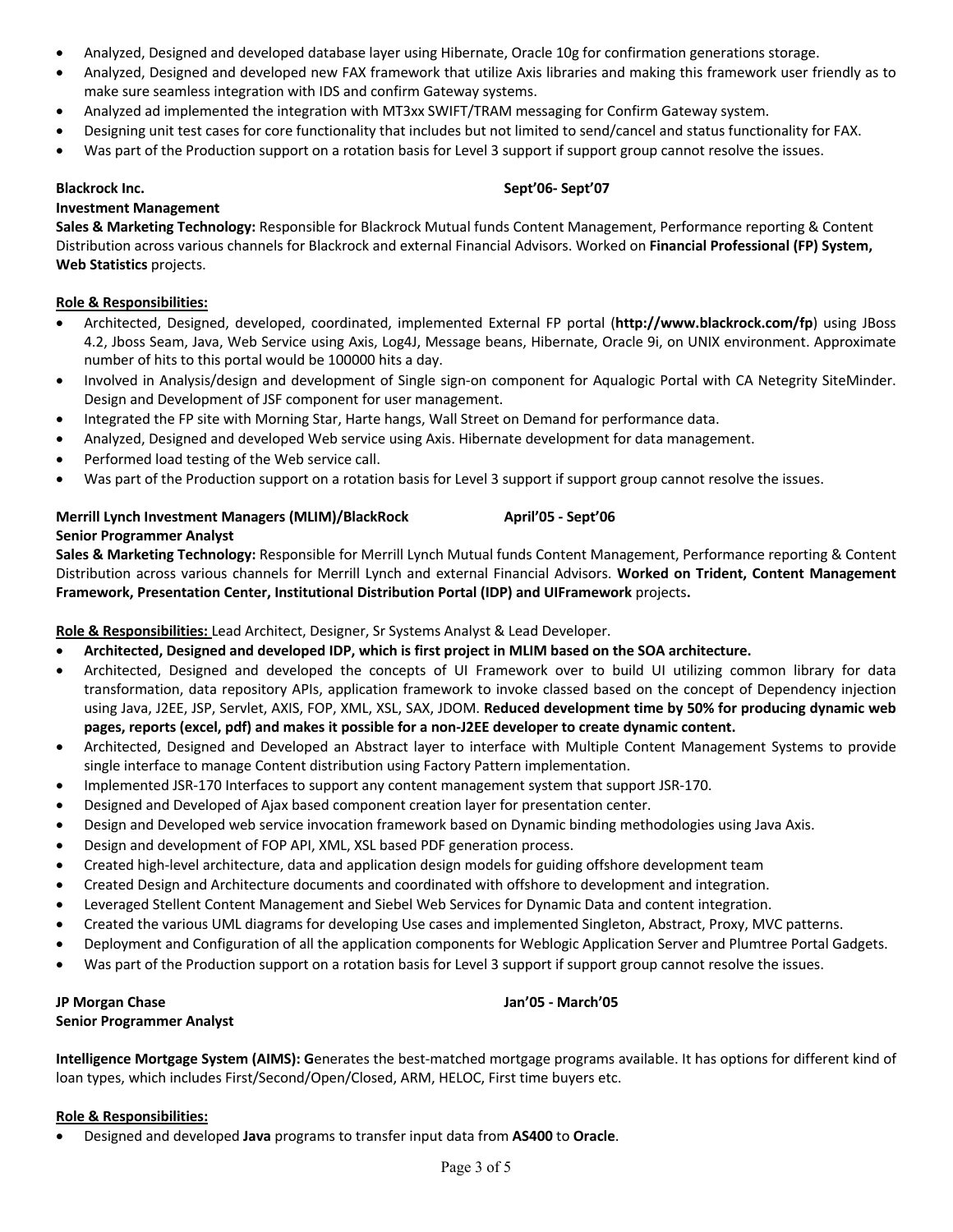• Wrote business rules to generate mortgage deals using **Art Enterprise** an **Artificial Intelligence programming language**. Business rules also include denied deals based on the criteria specified.

## **Synygy Inc. July'01 - Jan'05**

**Synygy is the largest and most experienced provider of sales performance management (SPM) solutions that increase the effectiveness of sales forces by automating and improving operations in sales organizations.**

*Sales Compensation Management (SCM)* **system:** is leading Software as a service (SaaS) product that provides services to Major Pharmaceutical companies in the world. It is the first web based SCM product that was introduced in the market.

## **Role & Responsibilities:** Module Lead, , Architect, Designer and Developer.

- Responsible for **requirements gathering, analysis, designing, developing, testing and implementation** of the core component that involves **extensive mathematical calculations APIs** for sales performance compensation using **Java, Servlet, JSP, JSTL, XML, XSL, Hibernate, SAX, DOM, JUnit, ANT, Apache Tomcat, Apache HTTP server, SQL Server, Oracle, Eclipse, Intellij, Test Director.**
- Responsible for Database design and development of the Core components.
- Participated in Functional and Technical design reviews.
- Involved in Implementing Unit and Integration test scripts using **JUnit, Parasoft's JTest and WebKing**.
- Created and maintained build, and regression testing scripts written in the **Apache-ANT framework**.
- Evaluated new design and development tools for overall quality and cost effectiveness.
- Involved in designing static analysis rules for java code and managing people involved in this project. Primarily involved in leading this project and manage a team of 3 overseas (INDIA) people.
- Involved in designing the static analysis rules using **XPath** and created an **Applet** for suppression/un-suppression of a violation.
- Provide support for this application. Worked with Offshore team to do development.

## **United Parcel Service. July'00 - May'01 Software Engineer**

## **UPS Online World Link 2.0**

The objective of UOWL is to provide Internet access to UPS customers' free fenced access to UPS related Websites and paid access to Internet. This newer version is targeted to the entire world and is being made Multilingual.

### **Responsibilities**:

Converted existing application to multilingual. Wrote install shield scripts for newer version. Utilize IEAK APIs for customizing and branding of Internet Explorer. Involved in providing customer support for the version 1.0 using C, C++, Visual C++, Installshield 5.5, and IEAK5.5

| WebValley India Private limited | Dec'97 - Jun'00 |
|---------------------------------|-----------------|
| <b>Software Engineer</b>        |                 |

### **VSB Desktop**

The system is a Web page designing tool that creates pages, generates sites and uploads it to the WebValley server. It has a Client/Server module reads all the published pages and uploads them to WebRoot of the web server.

### **Responsibilities**:

Involved in system study and designing. Prepared program specification, Coded 5 Programs, involving 4000 lines of code in C, C++ as language, Extensive use of Microsoft Web Browser ActiveX Controls and Unit/Integrity Testing using VC++ 6.0, MFC, Win32 SDK/APIs, WinSock, TCP/IP, ActiveX, Windows NT. Participated in documentation and implementation.

### **WVActiveX Dec '98 - June '99**

WVActiveX is an ActiveX control embedded in HTML page. This is System ListView Control, which contains information for a client. Information of a client is passed to this control as a parameter in the HTML EMBD tag control reads that parameters and perform according to that.

**Responsibilities**: Involved in System Study. Designed Program Specification. Coded 8 Programs, involved 5000 lines of code in C++ as language and using MFC, Unit/Integrity Testing using VC++ 5.0, MFC, Win 32 SDK, WinSock, TCP/IP, Windows NT and documentation

## **SMTP Mail Receiver Mar '98 - Nov '98**

SMTP Mail Receiver is a client-server program running on Internet mail server. It accepts the emails from other Internet servers and